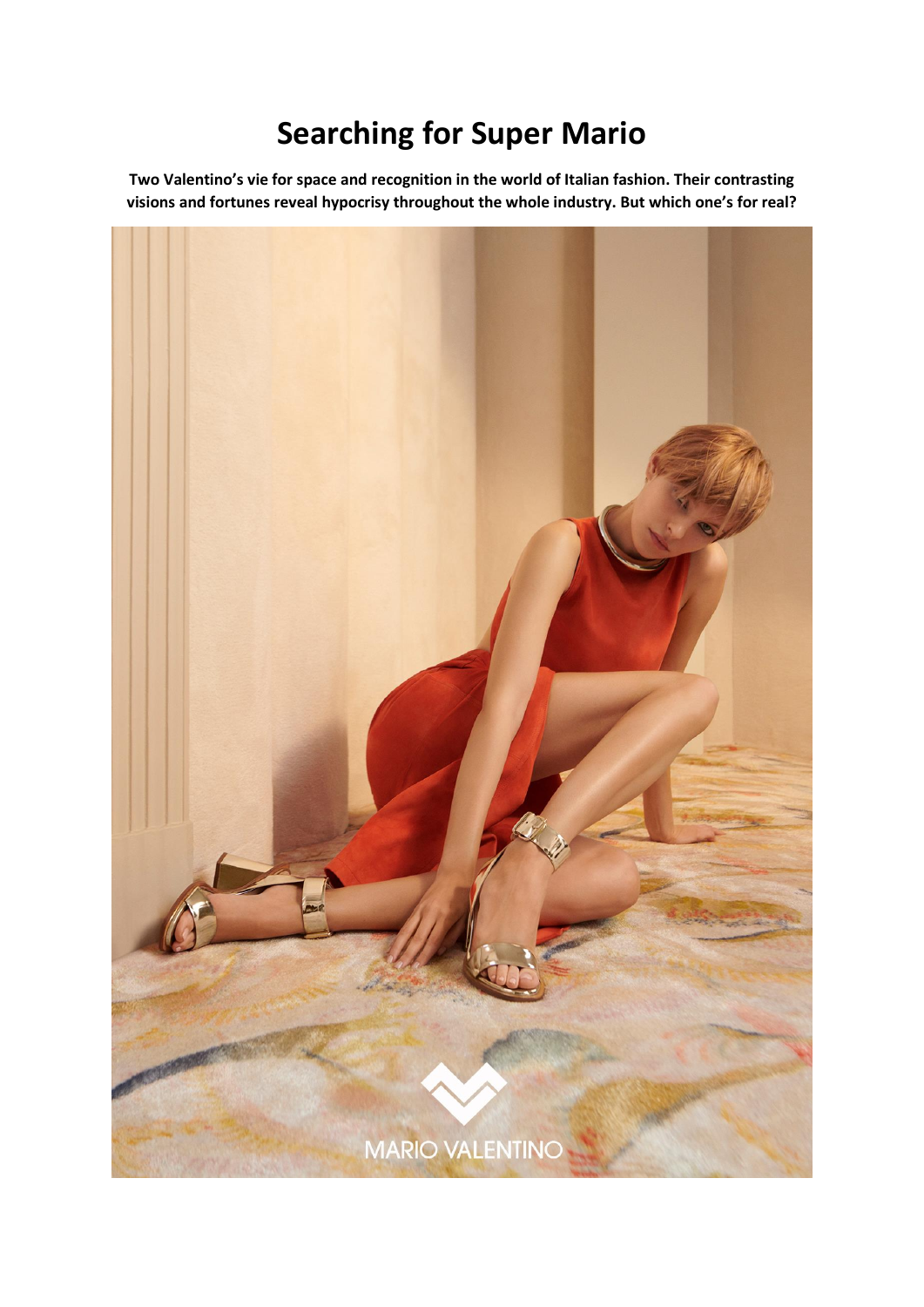**It's a fickle world, fashion. Names and reputations seem to rise and fall almost at the drop of a proverbial glove. This has never been more true than in these economically uncertain times, a period in which technology has also changed the game and its rules. Asia (especially China) has become a major and still expanding market for the luxury goods sector, and Covid19 has forever skewered the traditional high street experience.** 

**Historically of course, rise and fall in fashion has always been part of the game – it's what makes the runway shows such reputation-makers and breakers after all: someone's outrageously good collection is someone else's wave goodbye, darling. For every up and up [***Off-White* **or** *Coach***] there is an inevitable** *Pier Cardin* **or, more recently,** *Marc Jacobs***.** 

**Of course, unlike success, many fashion failures (especially – quietly now –** *financial* **failures) tend to get dealt with by a brand's holding company or a patient bank.** *Alexander McQueen* **is still one of the most forward-facing names in town, but its losses have generally been consolidated by holding company** *Kering.* **Likewise***,* **when everyone thought** *Burberry* **had lost its way, they were able to rethink, rebrand and go to greater heights in the mid-2000s.** 

**In short, success is not just a case of having a great designer with a good eye (although that helps immeasurably), but also a matter of good marketing and promotion, refining the algorithm, and having the right backing through good and bad spells. Without these, you set up a much smaller shop.**



*[Valentino Printed Cady Dress](https://www.valentino.com/en-gb/short_cod2204324140540826.html#dept=DI_Dresses_W)*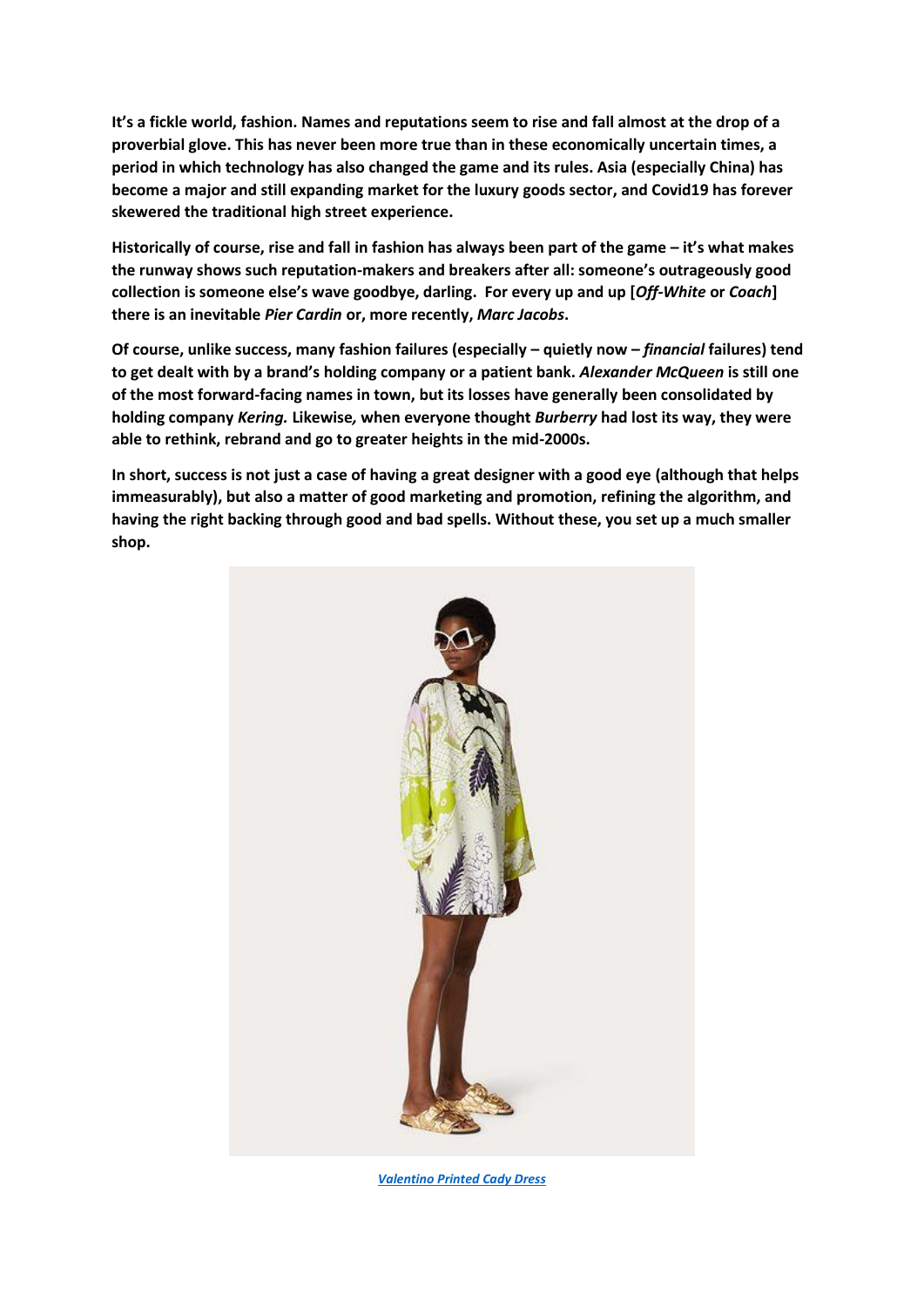*Mario Valentino* **isn't a brand that will be on many people's radar in relation to upward and downward fashion trends. Unlike the 'other' more renowned** *Valentino Garavani* **(MG – the brand of poppy-red-dress fame and ongoing marquee status) the** *Mario* **Valentino [MV] brand has had to play bridesmaid for the better part of a quarter of a century, and is now precariously balanced (and struggling) in the hyper-competitive premium sector.** 

**Reputations in luxury and premium are tenuous these days (***Hugo Boss* **and** *Dolce&Gabbana* **are just two other names that have taken a hit due to bad PR and a heavy social media scouring) and MV has largely suffered a fate common to aged brands without major backing.** 

**The fall of a relatively smaller multi-nationals like MV is not surprising, and the additional criticisms of its designs are not without reason. Mainly (from Valentino Garavani's perspective) the issue is one of misappropriation. Essentially, MV's cheaper premium stuff can be mistaken for MG's expensive luxury stuff and MV [or rather** *Yarch Capital* **who own the brand] seem intent on sustaining the illusion.**

## *If someone thinks they're buying a genuine Valentino bag for £200 or less, they probably don't deserve to know any differently.*

**Imitation is the greatest form of flattery after all. Of course, you could also argue that VG's patented [Rockstud Bag](https://www.farfetch.com/uk/shopping/women/valentino-garavani-medium-rockstud-leather-tote-item-15159139.aspx?size=17&storeid=9870&utm_source=google&utm_medium=cpc&utm_keywordid=126432350&utm_shoppingproductid=15159139-791101013283105122101&pid=google_search&af_channel=Search&c=1603618029&af_c_id=1603618029&af_siteid=&af_keywords=aud-297012351259:pla-385485196981&af_adset_id=66294291252&af_ad_id=305209734641&af_sub1=126432350&af_sub5=15159139-791101013283105122101&is_retargeting=true&shopping=yes&gclid=CjwKCAjwhMmEBhBwEiwAXwFoERGPteI-8K_Pq5qQOnu_KhaZYS38Xg-wtNhJ0_UTVF3fgaZeBJmAmBoCPPcQAvD_BwE) has a similar aesthetic to [Givenchy's Antigona bag](https://www.ssense.com/en-gb/women/product/givenchy/black-medium-antigona-bag/4495971?gclid=CjwKCAjwhMmEBhBwEiwAXwFoEdEIjagmYUPNh-t1rI1sg3btdJZA_icJDUYNbvuZgZHACPaOCY0mqhoCwCUQAvD_BwE). You could also question how much it really matters – if someone walks into a shop and thinks they're buying a genuine, new MG bag for £200 or less, they probably don't need (or deserve!) to know any differently. And if they** *do* **know the difference but still want to pay £200 then a quick internet search will take them to the booming world o[f fake bags.](http://www.takevalentino.com/product_list-Valentino-Bags-c__139.html) MV and** *Yarch Capital***'s biggest mistake in all this is in not clearly differentiating between their limited range of quite good items they sell directly through their own website and their premium goods that – if anything – seem to be light lunching off the better stuff and their once sound name.**

**Of course, with many millions potentially at stake, someone has to keep an eye on this sort of thing. So** *Mario Valentino* **has been deemed a derivative of the luxury brand and charged with using the** *real* **Valentino name and reputation to leverage their own, whilst at the same time producing goods that are allegedly neither of great quality or particularly original. The question is, in a fashion war where fingernails and handbags are flaying every which way, what is** *Mario Valentino'***s rightful place in the fashion canon? To answer this question, we have to go back to the beginning.** 

**Mario Valentino began producing quality leather goods in 1952. Early products were [as they still are] functional by design, sturdy and well made, but without much of the additional flourishes or technical attributes that we've since come to associate with luxury brands in general and also** *Valentino Garavani***. Spike heels and moccasins were the designer's stock in trade, but it was the [coral sandal](https://www.fashionbeginners.com/wp-content/uploads/2018/11/MARIO-VALENTINO-Una-storia-fra-moda-design-arte-libro-Skira-2-e1587668467644.jpg) (a simple leather base construct with colourful pearl-effect strapping and flourishes) that really caught the world's attention. Early advertorials demonstrate the emphasis: luxury as attainable glamour and – in the case of the sandal – associated with the jet set brigade as they boarded yachts and traversed Italy's beaches in search of** *relassamento***. This is the kind of slant**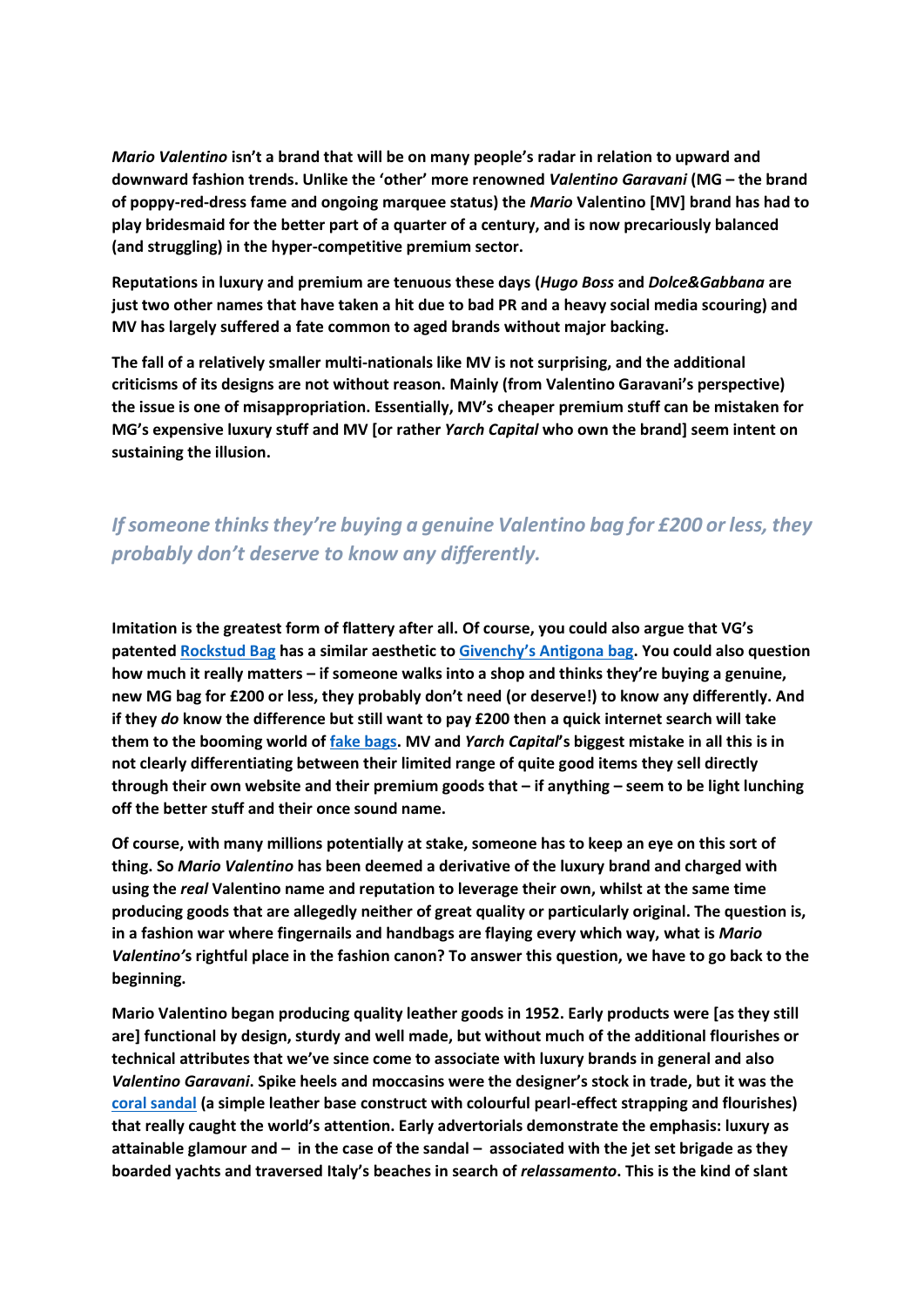**now promoted (with a bigger marketing budget) by** *Michael Kors* **and other conservative premium brands, but 'luxury' was a relative novelty to the aspiring classes at the time; the post war revival of Italian fashion coinciding with a European 'awakening' of liberated individualism that saw the expression of and beautification of self as something to achieve.**